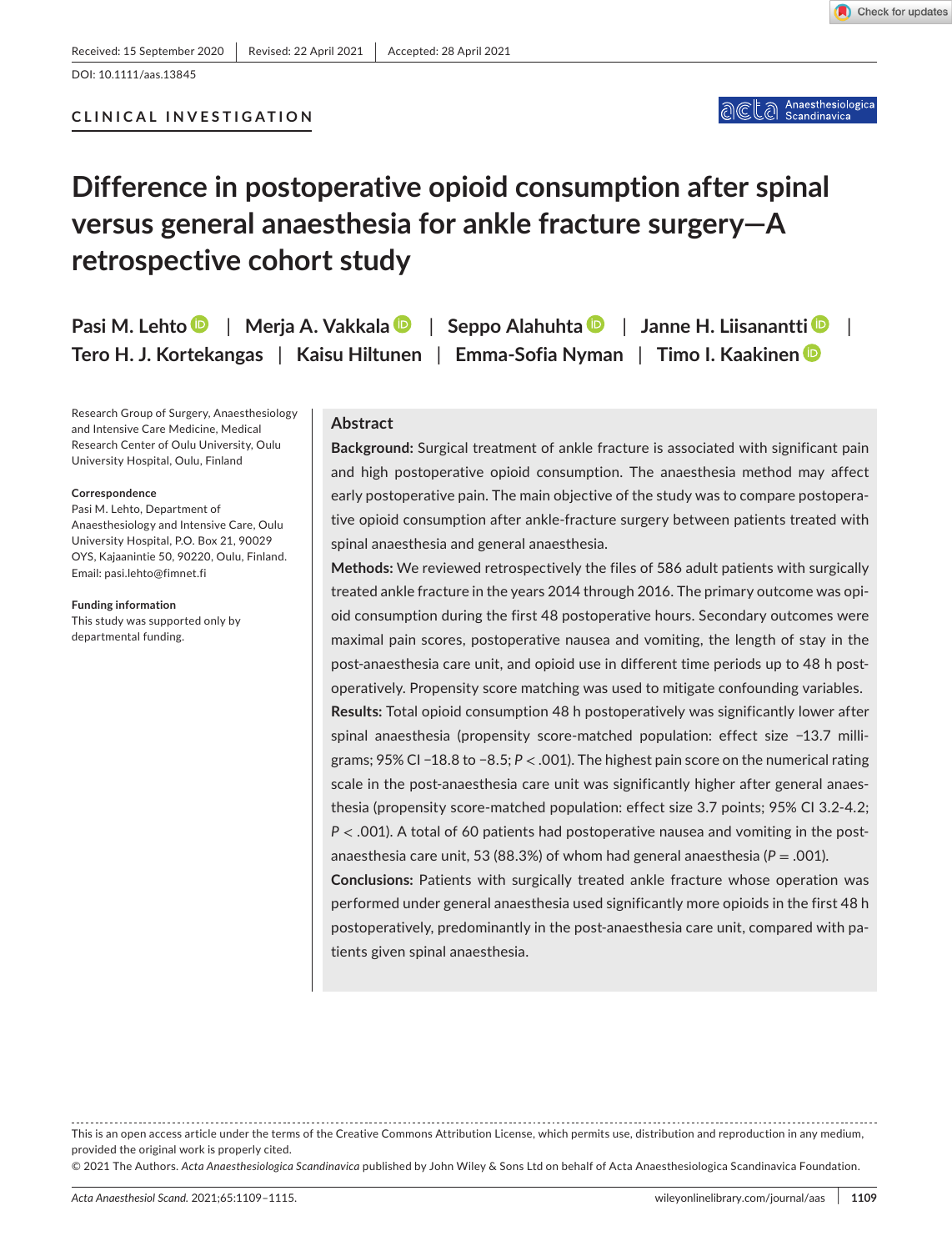## **1** | **INTRODUCTION**

Surgical treatment of ankle fracture is associated with significant postoperative pain.<sup>1,2</sup> Inadequately treated pain and high opioid consumption after surgery can delay functional recovery, increase the risk of postoperative complications, prolong the hospital stay, and increase overall cost. High postoperative opioid consumption may be associated with an increased risk of long-term opioid use.<sup>3,4</sup> Persistent postsurgical pain is a common phenomenon after ankle fracture surgery.<sup>5</sup>

Most studies comparing the postoperative outcome, including opioid consumption,<sup>6</sup> between spinal anaesthesia (SA) and general anaesthesia (GA) after lower limb surgical procedures have been performed in patients with total hip and/or knee arthroplasty. $6-8$ in which neuraxial anaesthesia is recommended over GA.<sup>8</sup> Only a few studies have compared differences between SA and GA in patients with surgically treated ankle fracture. A prospective cohort study compared postoperative pain and function after surgical ankle fracture fixation between patients given SA and GA. SA was associated with better functional outcome and less pain, but the evaluation took place 3 months after operation and opioid consumption was not reported.<sup>9</sup> A retrospective cohort study investigating primary surgical ankle fracture fixation compared opioid consumption between GA and SA alone and in combination with peripheral nerve blocks (PNB). The patients receiving SA used 22% less opioids compared with those given GA alone, but the opioid consumption was registered only during the first 24 h postoperatively.10 None of the previous studies employed statistical matching techniques.

The main purpose of the present study was to compare total postoperative opioid consumption between SA and GA in patients with surgically treated ankle fracture in the first 48 h after the operation. This is the first study to report opioid consumption during the first 48 postoperative hours and to use propensity score matching (PSM) to mitigate the impact of confounding variables.

## **2** | **METHODS**

The present study is a retrospective cohort study. The study protocol was approved by the hospital administration. According to local policy, approval from the local ethics committee was not needed. The study was performed in Oulu University Hospital, Finland.

The data were collected from digital medical records and anaesthesia charts. All adult patients who had undergone a surgical ankle fracture procedure from 1 January 2014 through 31 December 2016 were reviewed. The patients were identified with the ankle fracture ICD-10 diagnosis codes S82.4-S82.8 and ankle fracture procedure classification code NHJ-10.<sup>11,12</sup> Exclusion criteria were fractures of both ankles, multiple fractures and/or major trauma, other surgical procedure done at the same time, reoperation of the ankle, and inadequate SA with subsequent conversion to GA during surgery.

#### **Editorial Comment**

The impact of spinal vs. general anesthesia for postoperative opioid consumption for ankle fractures was assessed retrospectively, with matching of cases between treatment groups. Findings showed less opioid consumption in the spinal anesthesia group over the hospitalization period, and predominantly in the post-anesthesia care unit. In the same (spinal anesthesia) group though, more opioid consumption was observed on the general ward, possibly a sign of rebound pain after regional anesthesia.

Pre- and intra-operative data were collected from the digital medical records and anaesthesia charts to characterize the study population (Table 1) and identify possible confounders for postoperative opioid consumption. The collected data also included the length of post-anaesthesia care unit (PACU) stays.

The information about the anaesthesia technique was collected from the digital anaesthesia charts. Due to the retrospective design of the study, the anaesthesia method was not preplanned. The anaesthesia was given according to the hospital's anaesthesia guideline for lower limb surgical procedures. The final decision between SA and GA and on postoperative analgesia was made by the attending anaesthesiologist based on possible contraindications and clinical assessment. When GA was selected, the induction was performed using an intravenous bolus of fentanyl and propofol, and maintenance of anaesthesia with sevoflurane. Fentanyl boluses were used for pain management during anaesthesia. A supraglottic airway device was used to secure the airway. If tracheal intubation was needed, rocuronium was used to facilitate the intubation in addition to fentanyl and propofol. Intrathecal or epidural analgesia were not used during GA. Intraoperative PNBs were not used. Bupivacaine was used for SA and intrathecal fentanyl was used to enhance the analgesic effect. Intrathecal morphine was not used in SA. The dosage of anaesthetics were adjusted individually by the attending anaesthesiologist.

In the PACU, pain was treated individually, mainly with oxycodone, acetaminophen, and ketoprofen. PNBs were used only if conservative pain management was insufficient. Acetaminophen was prescribed for almost every patient. NSAIDs (oral ibuprofen or intravenous ketoprofen) were not prescribed routinely but were administered for more intense pain. Opioids were given (intravenously and orally) whenever needed to reach the numeric rating scale (NRS) score ≤4. NRS was recorded when the patient arrived at the PACU, before and after the administration of analgesics and before the patient was discharged to the ward. An NRS score ≤4 was considered acceptable for discharge to the ward. According to our PACU guidelines, the anaesthetic effect (motor and sensory block) of SA must wear off before the patient can be discharged to the ward. In the ward, acetaminophen and NSAIDs were given routinely round the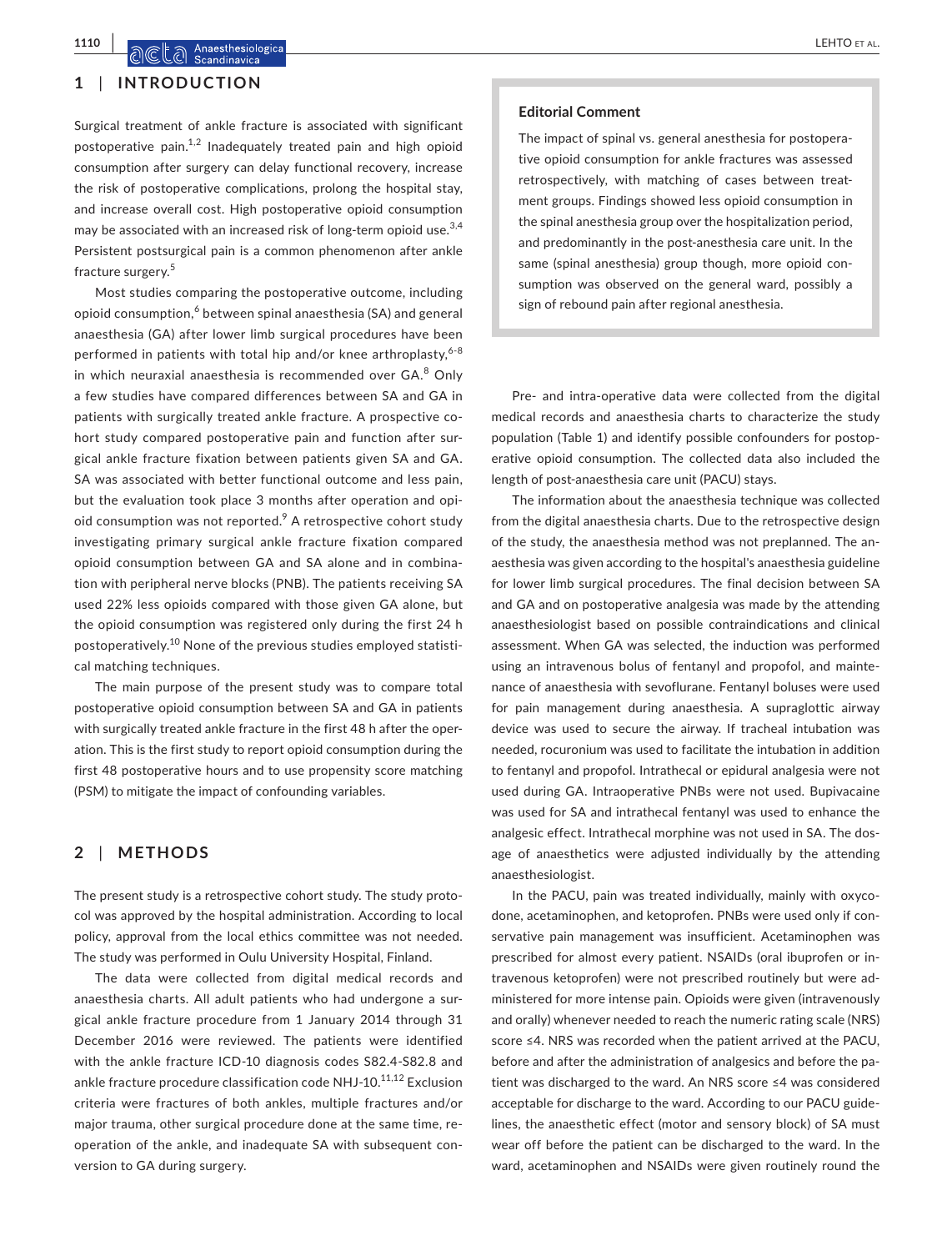## **TABLE 1** Patient characteristics

|                                                                 |                                  | en ایا کا دی است                       |                                         |  |
|-----------------------------------------------------------------|----------------------------------|----------------------------------------|-----------------------------------------|--|
| <b>Parameters</b>                                               | <b>All patients</b><br>$n = 586$ | Spinal anaesthesia<br>$n = 179(30.5%)$ | General anaesthesia<br>$n = 407(69.5%)$ |  |
| Gender male                                                     | 49.3% (289)                      | 45.8% (82)                             | 50.9% (207)                             |  |
| Age                                                             | 53 [36-64]                       | 62 [49-73]                             | 49 [32-60]                              |  |
| BMI                                                             | 27.9 [24.9-31.2]                 | 27.8 [24.8-31.5]                       | 27.9 [24.9-30.9]                        |  |
| ASA                                                             | $2[1-2]$                         | $2[2-3]$                               | $2[1-2]$                                |  |
| $1 - 2$                                                         | 77.4% (452)                      | 63.1% (113)                            | 83.7% (339)                             |  |
| $3 - 4$                                                         | 22.6% (132)                      | 36.9% (66)                             | 16.3% (66)                              |  |
| Smoking                                                         | 36.3% (213)                      | 34.6% (62)                             | 37.3% (151)                             |  |
| <b>Diabetes</b>                                                 | 12.8% (75)                       | 19.7% (35)                             | 9.9% (40)                               |  |
| Fracture type                                                   | % (n)                            |                                        |                                         |  |
| Unimalleolar                                                    | 29.5% (173)                      | 29.6% (53)                             | 29.5% (120)                             |  |
| Bimalleolar                                                     | 27.8% (163)                      | 27.4% (49)                             | 28% (114)                               |  |
| Luxation and/or<br>trimalleolar                                 | 42.7% (250)                      | 43% (77)                               | 42.5% (173)                             |  |
| Operation technique                                             |                                  |                                        |                                         |  |
| Unimalleolar<br>fixation                                        | 46.2% (271)                      | 49.2% (88)                             | 45.0% (183)                             |  |
| Bimalleolar and/<br>or trimalleolar<br>fixation                 | 43.9% (257)                      | 39.1% (70)                             | 45.9% (187)                             |  |
| Fibular rod only                                                | $4.4\%$ (26)                     | $6.7\%$ (12)                           | $3.4\%$ (12)                            |  |
| $Fibularrod + medial$<br>malleolar and/or<br>posterior fixation | $5.5\%$ (32)                     | $5.0\%$ (9)                            | $5.7\%$ (23)                            |  |
| Surgical procedure<br>time in minutes                           | 56 [36-78]                       | 53 [34-77]                             | 58 [39-79]                              |  |
| Tourniquet time in<br>minutes                                   | 58 [42-82]<br>$n = 493$          | 55 [40-82]<br>$n = 144(80.4%)$         | 59 [42-82]<br>$n = 349(85.7%)$          |  |

*Note:* The values are shown as medians and interquartile range [25th - 75th percentiles], or percentiles (%) and number of patients (n).

Abbreviations: ASA, American Society of Anaesthesiologists -classification score; BMI, body mass index.

clock if there were no contraindications. Long-acting oxycodone was added to the medication if the pain was moderate to severe and/or persistent. The patient were given short-acting oxycodone perorally when needed.

### **2.1** | **Primary outcome**

The primary outcome was the total opioid consumption during the first 48 postoperative hours. Postoperatively administered opioids were converted into the intravenous equianalgesic dose of oxycodone in milligrams. Based on the recommendations in the product characteristics of intravenous oxycodone<sup>13</sup> and considering the variance in oral bioavailability found in different studies,<sup>14-17</sup> we applied a conversion ratio of 1:2 between intravenous and oral oxycodone. The amount of oral codeine was converted into intravenous equianalgesic oxycodone in a relation of  $20:1.^{18}$  Intravenous fentanyl was converted into intravenous equianalgesic oxycodone in a relation of  $1:75$ .<sup>17,18</sup> Opioid consumption during the surgical procedure, including intrathecal administration of fentanyl, was recorded but was not included in the analysis of postoperative opioid consumption.

## **2.2** | **Secondary outcomes**

Postoperative opioid consumption during the first 48 h was subdivided for secondary analysis to the PACU stay and time periods in the ward after surgery (the first 12 h, 12-24 h, 24-48 h). The subdivision was made to investigate the course of opioid consumption between GA and SA as the immediate postoperative hours are clinically interesting time periods.<sup>6</sup> The highest pain score reported by the patient during the PACU stay was used in the analysis. Clinically significant pain was reported and defined as NRS >5 because it has been noticed to be the cut-off point for preferred additional analgesic dose,<sup>19</sup> and we wanted to clearly differentiate patients with significant pain. Information on postoperative nausea and vomiting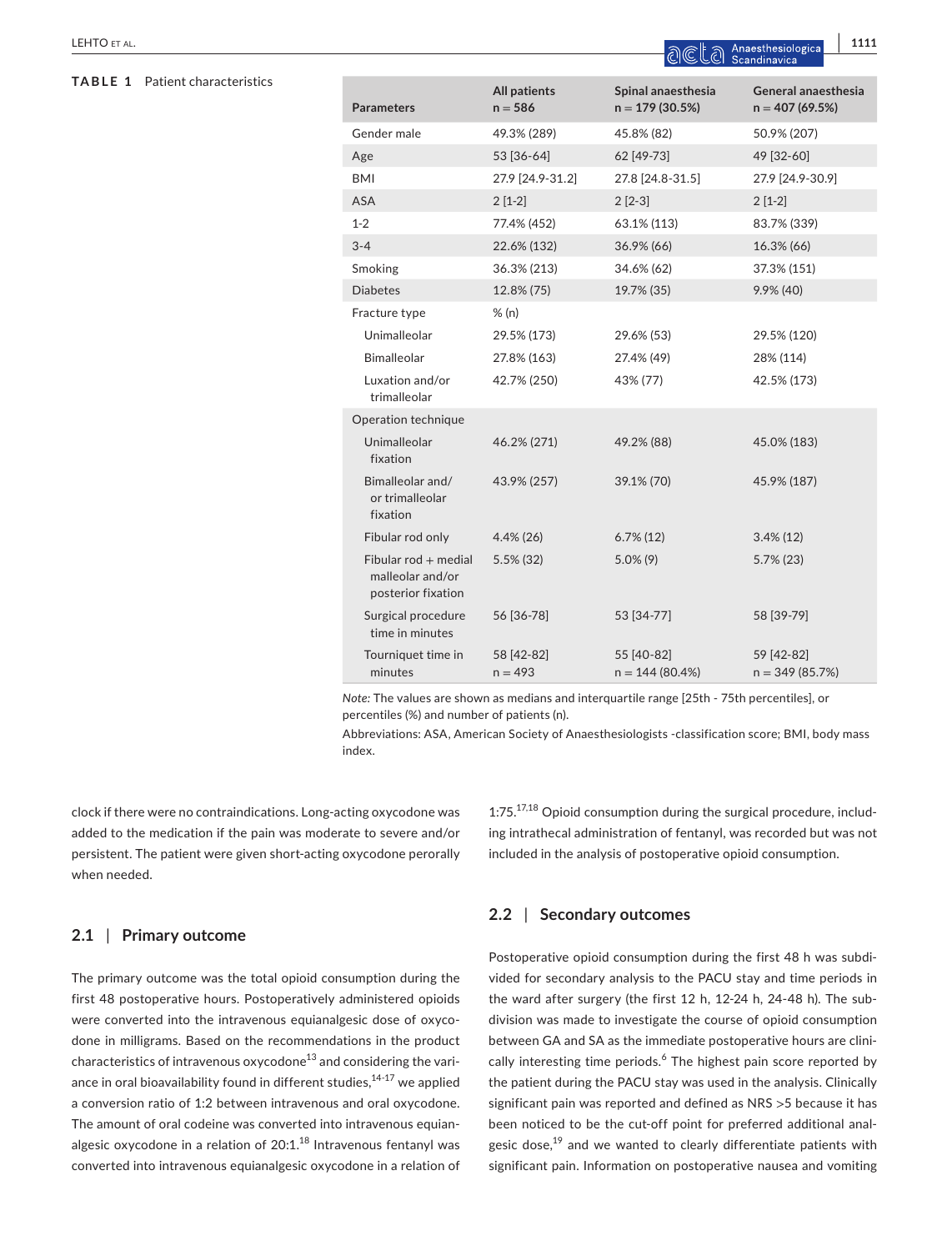**1112 |**  LEHTO et al.

(PONV) during the stay in the PACU was also recorded. The patient was considered to have PONV if an antiemetic was needed or if PONV was clearly documented in the digital anaesthesia records. NRS scores and PONV were not documented routinely in the ward and therefore are not reported.

## **2.3** | **Statistical analysis**

Statistical analysis was performed using SPSS (IBM SPSS Statistics for Windows, version 25.0; IBM Corp, Armonk, New York). Categorical data are expressed as numbers (*n*) and percentages (%). Continuous variables are presented as medians and 25th and 75th percentiles. Categorical data were tested using Pearson's  $\chi^2$  and continuous variables using the non-parametric Mann–Whitney *U*-test. Propensity score matching (PSM) was performed using the PSM tool in SPSS to compare SA and GA by pairing patients with similar characteristics and demographics. The variables used in the analysis were sex, age, body mass index (BMI), ASA class, smoking, and diabetes, as these variables are related to the study outcome<sup>20</sup> and are shown to have an effect on postoperative opioid consumption.<sup>21-23</sup> There were no missing variables, but the PSM sample size was limited by the number of patients with SA. The effect sizes and 95% confidence intervals (CI) were calculated by using either an independent samples *t*-test or Welch test, the latter if Levene's test showed a significant *P*-value (*P* <.05). A parametric test was used to calculate effect sizes because it gives descriptive results with clinical values and could be used, as parametric statistics do not require an assumption of normal distribution if the data set is sufficiently large.24 A two-sided *P*-value <0.05 was considered statistically significant.

## **3** | **RESULTS**

The patient characteristics are shown in Table 1. A total of 662 patients were identified and 586 patients were included in the analysis,

of whom 179 received SA and 407 had GA. Patients who received SA were older, had a higher ASA classification, and more commonly had diabetes than patients in the GA group. For the PSM population, 354 patients were paired, with 177 patients each in the SA and GA groups.

The primary outcomes are shown in Table 2 for the whole study population and the PSM population. The total opioid consumption was significantly lower in the SA group during the first 48 postoperative hours. These results were comparable between the whole study population and the PSM population. When opioids administered in the PACU were excluded from the analysis, the difference in opioid consumption remained statistically significant during the first 48 postoperative hours in the whole study population but not in the PSM population. We conducted a sensitivity analysis of the primary outcome by including all patients to the analysis but assuming zero opioid consumption for the patients discharged 24 h postoperatively. The difference between the study groups in opioid consumption during the first 48 h was still significant (whole study population: effect size −13.2 mg; 95% CI −16.3 to −10.0, *P* <.001 vs. PSM population: effect size −10.3 mg; 95% CI −14.2 to −6.3, *P* <.001).

The comparison of opioid consumption in different time periods between the SA and GA groups in the PSM population is shown in Figure 1. The SA group required significantly less opioids than the GA group during the stay in the PACU (effect size −10.3 mg; 95% CI −12.1 to −8.5; n = 354; *P* <.001). The SA group needed more opioids than the GA group after discharge from the PACU until 12 h post operation in the ward, and this result was statistically significant in the PSM population (effect size 1.9 mg;  $95\%$  CI 0.6 to 3.2,  $P = .003$ ) (Figure 1). Opioid consumption levelled again between the SA and the GA groups in the first 24 h postoperatively. The opioid consumption in different time periods was practically similar in the whole study population.

The secondary outcomes during the PACU stay are shown in Table 3. The NRS scores for pain were recorded from 552 patients out of 586 during the PACU stay. NRS scores were significantly lower in the SA group. In the whole study population, NRS ≥5 was

**TABLE 2** Primary outcome. Opioid consumption in milligrams compared between spinal and general anaesthesia patients during the first 48 h post operation

|                                                           | Spinal anaesthesia         | General anaesthesia       | P-value | <b>Effect size</b> | 95% CI                          |
|-----------------------------------------------------------|----------------------------|---------------------------|---------|--------------------|---------------------------------|
| Whole study population                                    |                            |                           |         |                    |                                 |
| Opioids 48 h post operation, mg                           | 23 [12.5-35]<br>$n = 122$  | 38.5 [24-56]<br>$n = 260$ | < 0.001 | $-16.6$            | $-20.6$ to $-12.5$<br>$n = 382$ |
| Opioids 48 h post operation, PACU<br>opioids excluded, mg | 15 [9-26]<br>$n = 122$     | 20 [10-34]<br>$n = 260$   | 0.013   | $-5.1$             | $-8.3$ to $-2.0$<br>$n = 382$   |
| Propensity score-matched population                       |                            |                           |         |                    |                                 |
| Opioids 48 h post operation, mg                           | 23 [13-35]<br>$n = 120$    | 35 [23-53]<br>$n = 116$   | < 0.001 | $-13.7$            | $-18.8$ to $-8.5$<br>$n = 236$  |
| Opioids 48 h post operation, PACU<br>opioids excluded, mg | $15$ [9.5-27]<br>$n = 120$ | 17.5 [10-30]<br>$n = 116$ | 0.25    | $-3.5$             | $-7.6$ to 0.5<br>$n = 236$      |

*Note:* Values are shown as medians and interquartile range [25th-75th percentiles] with the number of patients (n) and the effect size and 95% confidence intervals (CI). Opioids are shown as the intravenous equianalgesic dose of oxycodone in milligrams.

Abbreviations: Effect size, difference in mean values of opioid consumption in milligrams; PACU, post anaesthesia care unit.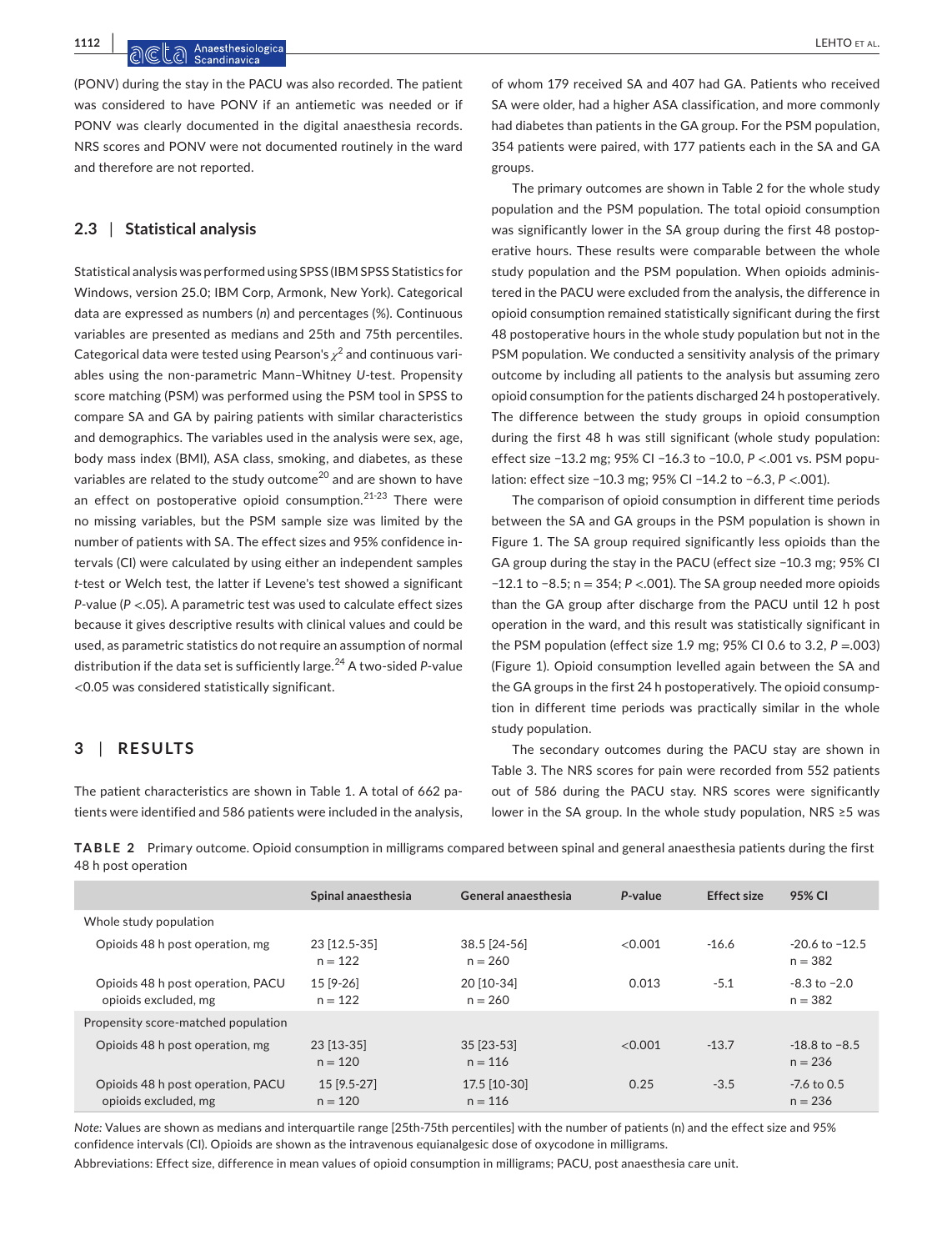reported by 221 (40%) patients of whom 209 (95%) had GA. The results were comparable in the PSM population. A total of 60 patients had PONV during the PACU stay, and of those, 53 (88.3%) were treated with GA.

NSAIDs and acetaminophen were administered significantly more often for immediate postoperative pain after GA, and the percentages were comparable between the whole study population and PSM population (whole study population: ketoprofen 100 mg: SA 15.1% (27) vs. GA 47.7% (194); *P* <.001; and acetaminophen 1 g: SA 62% (111) vs. GA 74.4% (302); *P* =.004). Postoperative PNBs were used seldom, in only 17 patients. There were no differences between the study groups in the use of PNBs. The length of PACU stay was significantly longer in the SA group (whole study population: effect size 21 min; 95% CI 8 to 33; *P* <.001).

In the whole study population, the median dose of bupivacaine used for SA was 10 mg (10-12) and the median dose of intrathecal fentanyl was 20 µg (14-25). Intrathecal fentanyl was administered to 129 patients out of 179 who were operated under SA. The median



**FIGURE 1** The opioid consumption in different time periods between spinal and general anaesthesia in the propensity score-matched population. Values are shown as medians and 25th - 75th percentiles. Opioid consumption is shown as the intravenous equianalgesic dose of oxycodone in milligrams. PACU, post anaesthesia care unit; SA, spinal anaesthesia; GA, general anaesthesia

dose of intravenous fentanyl administered during GA was 225 µg (150-300).

## **4** | **DISCUSSION**

In the present study in patients undergoing ankle fracture fixation, the total opioid consumption was significantly higher in the GA group than in the SA group during the first 48 postoperative hours. However, the difference resulted from the PACU period where the difference in opioid consumption was most pronounced. The need for opioids became evident in GA patients soon after the arrival to the PACU. The patients in the SA group needed less opioids in the PACU due to ongoing anaesthetic and analgesic effect of SA. The difference in the total opioid consumption between the study groups during the first 48 h postoperatively was not clinically relevant after the opioids used in the PACU were excluded from the analysis.

The difference in opioid consumption during the immediate postoperative period have been reported in patients with lumbar spinal surgery and total knee arthroplasty, but without benefit on total opioid consumption in the SA group during the 24 h follow-up.<sup>6,25</sup> A retrospective study in patients with surgically treated ankle fracture and 24 h postoperative follow-up noticed significantly higher total opioid consumption in patients with GA compared with SA but did not report opioid consumption during different time periods.<sup>10</sup> To our knowledge, this is the first study comparing opioid consumption 48 h postoperatively and NRS values during the PACU stay between SA and GA after surgically treated ankle fracture.

In the present study, the patients given SA required more opioids than patients given GA after the discharge from the PACU to the ward during the first 12 h postoperatively. It can be speculated that as the patients in the GA group had significantly higher NRS values during the PACU stay and were administered significantly more opioids, and were also given NSAIDs and acetaminophen more often, the need for pain medication might have been more stable in the ward after the most intense pain was already treated in the PACU. Moreover, the patients in the SA group were discharged to the ward after the anaesthetic effect of SA had worn off. However, some of the analgesic effect of intrathecal fentanyl might have lasted to the ward. Consequently, the need for opioids became more evident after the analgesic effect of fentanyl wore off. The median

**TABLE 3** Secondary outcomes during the PACU stay compared between the whole study population and propensity-matched population

|                                   | Whole study population ( $n = 586$ ) |                    |         | Propensity score-matched patients ( $n = 354$ ) |                    |         |
|-----------------------------------|--------------------------------------|--------------------|---------|-------------------------------------------------|--------------------|---------|
|                                   | $SA (n = 179)$                       | $GA (n = 407)$     | P-value | $SA (n = 177)$                                  | $GA (n = 177)$     | P-value |
| NRS in PACU                       | $1.5$ [0-4]                          | $6[4-8]$           | <0.001  | $2$ [0-4]                                       | $6[4-7]$           | < 0.001 |
| NRS $\geq$ 5 in the PACU          | $7.1\%$ (12)                         | $54.5\%$ (n = 209) | <0.001  | 12.4% (22)                                      | $58.8\%$ (n = 104) | < 0.001 |
| Length of PACU stay<br>in minutes | 157 [120-214]                        | 140 [109-185]      | 0.001   | 158 [120-215]                                   | 146 [110-188]      | 0.016   |
| PONV in the PACU                  | $3.9\%$ (7)                          | 13% (53)           | 0.001   | $4.0\%$ (7)                                     | 15.3% (27)         | <0.001  |

*Note:* The values are shown as medians and interquartile range [25th - 75th percentiles], or percentiles (%) and number of patients (n).

Abbreviations: GA, general anaesthesia; PACU, post-anaesthesia care unit; PONV, post-operative nausea and vomiting;SA, spinal anaesthesia.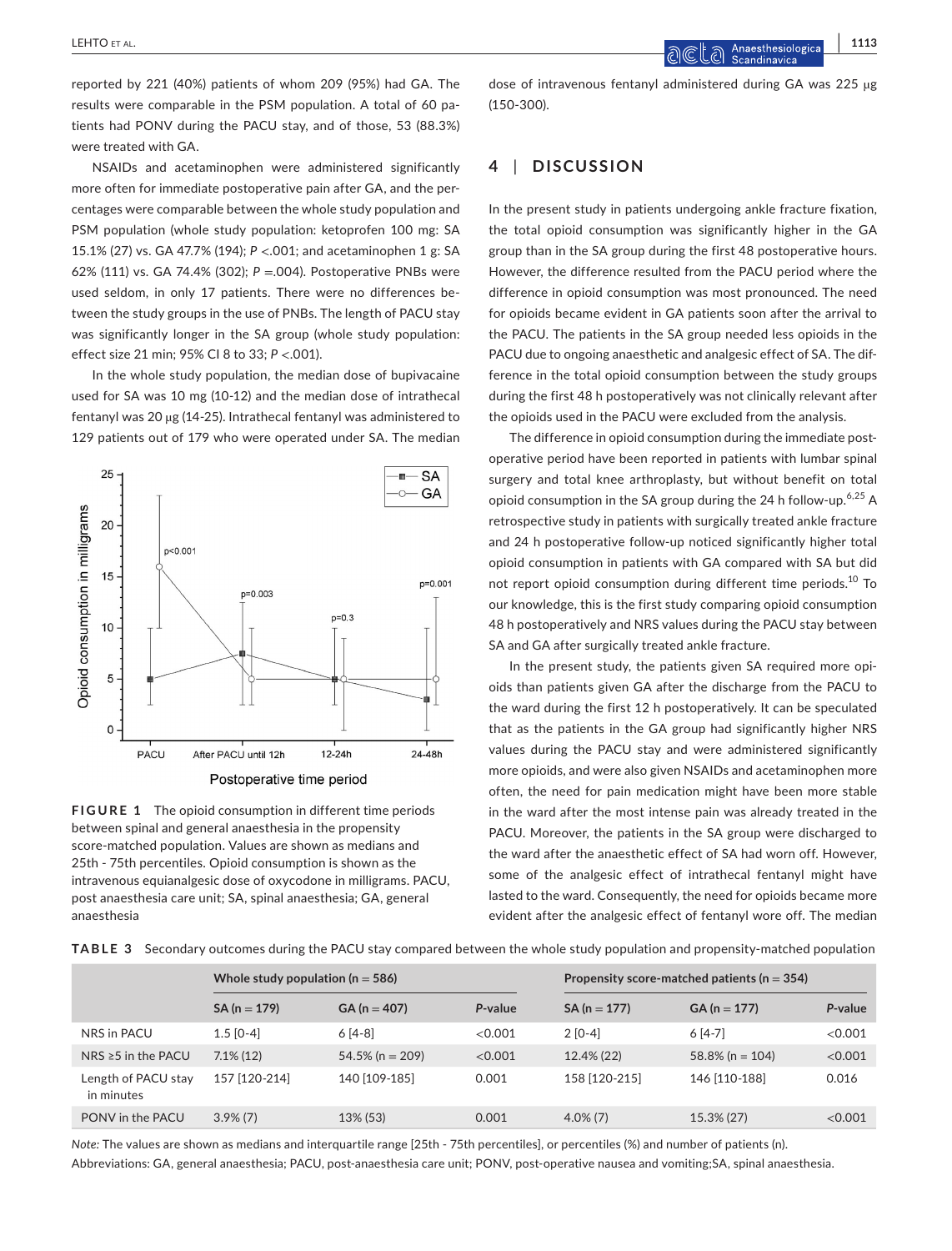**1114 |**  LEHTO et al.

dose of intrathecal fentanyl used in our study population was 20 micrograms and its effect can be expected to last up to 4  $h^{26}$  In the present study, an average time from the administration of SA to the discharge to the ward was 3.5 h. In a previous study in patients with total knee arthroplasty, a significant increase in pain sensation and opioid consumption was noticed in patients given SA compared with patients given GA after 6 h postoperatively.<sup>6</sup> Additionally, an increase in pain sensation and opioid consumption, a phenomenon called rebound pain, has been reported in patients after a PNB has worn off.<sup>27-29</sup> As far as we know, rebound pain has not been clearly documented after SA.

After the PACU period, the opioid consumption in the GA group was more stable and slowly decreased during the follow-up period. In the SA group, decrease in the opioid consumption was more evident after 12 postoperative hours. However, opioid consumption converged between the SA and GA groups during the follow-up period and a longer lasting opioid sparing effect of SA was not noticed in our study.

In this study, over 50% of the patients in the GA group reported NRS ≥5. This finding is supported by a previous study comparing the worst reported NRS scores after various surgical procedures.<sup>1</sup> The optimal cut-off value between mild and moderate postoperative pain is suggested to be at NRS  $\geq 4$ .<sup>19</sup> NRS has been suggested to be misleading when used alone to evaluate pain and may lead to increased opioid consumption and adverse effects.<sup>30</sup> Patients in our PACU are asked about the need for pain medication, regardless of NRS score.

The present study has strengths and limitations. The large study population gave us an opportunity to use PSM analysis to evaluate our results more critically by mitigating confounding factors related to the retrospective study design. However, PSM analysis cannot control unknown or unmeasured factors which may cause bias on the outcome. Also, less variables used in the PSM reduces effective adjustment for confounders. Multiple statistical tests increase the risk of a false positive finding, where the *P*-value falls below the significance threshold because of random chance. Therefore, the evaluation of the results should focus on effect size and clinical relevance and less on statistical significance.

Approximately one-third of the patients were discharged after the first 24 h. Thus, a smaller sample size reduced the power of the results at 48 postoperative hours. Early discharge could cause significant bias by falsely inflating the opioid consumption if the discharged patients used significantly less opioids leaving patients with pain to the analysis of the primary outcome. This bias was evaluated with the sensitivity analysis, and the results did not differ markedly from the original primary outcome. The main determiner for hospital stay of 48 h, or longer, was the severity of trauma. Factors such as age and comorbidities had some effect on the length of hospital stay.

Due to the retrospective study design, the exposure (SA or GA) was not allocated randomly and distribution between the study groups was uneven. The PSM analysis most likely mitigated some of the selection bias between SA and GA. However, the choice of anaesthesia modality was confounded by unmeasured factors (patient

preference, pain catastrophizing, anxiety, etc), which can have influence on the opioid consumption.

Moreover, postoperative pain medication and practices were heterogeneous. Opioids were not administered only if needed, which could have had some effect on total opioid consumption. However, this heterogeneity most likely influenced both study groups somewhat randomly due to the relatively large cohort. Habitual opioid users or patients with chronic pain were included in the analysis since they were few. This could have been a source of significant bias had there been a large number of habitual opioid users. Pain scores and PONV were not routinely documented in the ward. This information would have been valuable when evaluating opioid side effects.

## **5** | **CONCLUSION**

Our results suggest that GA, compared with SA, is associated with an increase in total opioid consumption in the first 48 h after surgical ankle fracture fixation, mainly due to a higher opioid consumption in the PACU. Randomized controlled studies are needed to evaluate the effects of different anaesthesia and analgesia modalities on pain sensation and opioid consumption more comprehensively after ankle fracture surgery.

### **CONFLICT OF INTERESTS**

The authors have no conflict of interest.

#### **ORCID**

*Pasi M. Lehto* <https://orcid.org/0000-0002-8088-6643> *Merja A. Vakkal[a](https://orcid.org/0000-0002-4045-7107)* <https://orcid.org/0000-0002-4323-4160> *Seppo Alahuhta* <https://orcid.org/0000-0002-4045-7107> *Janne H. Liisana[ntti](https://orcid.org/0000-0001-5125-245X)* <https://orcid.org/0000-0002-5580-3447> *Timo I. Kaakinen* <https://orcid.org/0000-0001-5125-245X>

## **REFERENCES**

- 1. Gerbershagen HJ, Aduckathil S, van Wijck AJM, Peelen LM, Kalkman CJ, Meissner W. Pain intensity on the first day after surgery: a prospective cohort study comparing 179 surgical procedures. *Anesthesiology*. 2013;118:934-944.
- 2. Chou LB, Niu EL, Williams AA, et al. Postoperative pain after surgical treatment of ankle fractures: a prospective study. *J Am Acad Orthop Surg*. 2018;2:e021. [https://doi.org/10.5435/JAAOSGloba](https://doi.org/10.5435/JAAOSGlobal-D-18-00021) [l-D-18-00021](https://doi.org/10.5435/JAAOSGlobal-D-18-00021)
- 3. Chou R, Gordon DB, de Leon-Casasola OA, et al. Guidelines on the management of postoperative pain management of postoperative pain: a clinical practice guideline from the American Pain Society, the American Society of Regional Anesthesia and Pain Medicine, and the American Society of Anesthesiologists' Committee on Regional Anesthesia, Executive Committee, and Administrative Council. *J Pain*. 2016;2:131-157.
- 4. Kehlet H. Multimodal approach to control postoperative pathophysiology and rehabilitation. *Br J Anaesth*. 1997;78:606-617.
- 5. Friesgaard KD, Gromov K, Knudsen LS, Brix M, Troelsen A, Nikolajsen L. Persistent pain is common 1 year after ankle and wrist fracture surgery: a register-based questionnaire study. *Br J Anaesth*. 2016;116:655-661.